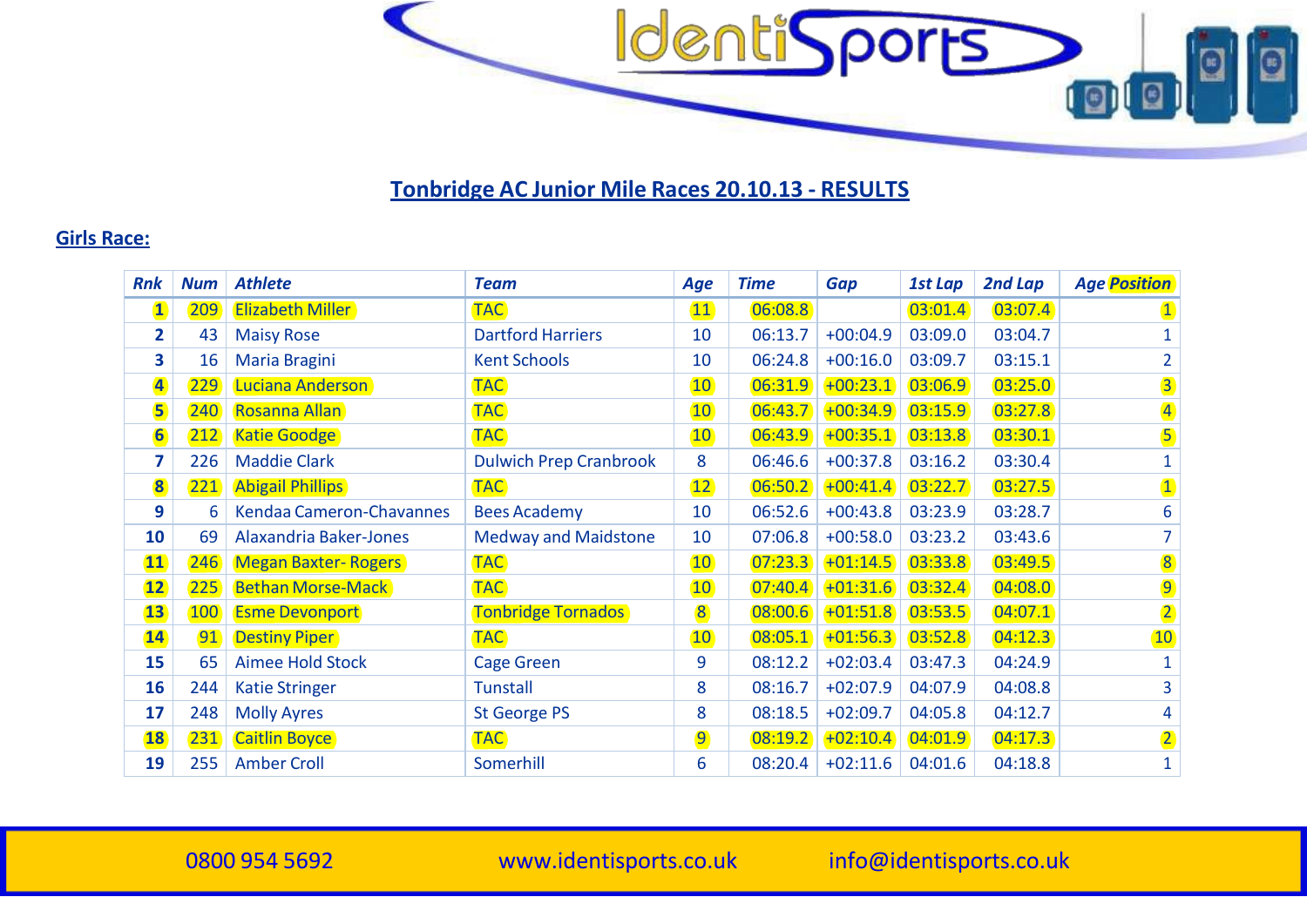| 20 <sup>°</sup> | 245 | <b>Dulcie Pascual</b>        | <b>Tonbridge Tornados</b>    | 8              | 08:23.9 | $+02:15.1$ | 03:57.4 | 04:26.5 | 5              |
|-----------------|-----|------------------------------|------------------------------|----------------|---------|------------|---------|---------|----------------|
| 21              | 256 | <b>Chalotte Croker</b>       | St Johns                     | 8              | 08:29.6 | $+02:20.8$ | 03:59.9 | 04:29.7 | 6              |
| 22              | 257 | <b>Heather Croker</b>        | St Johns                     | 8              | 08:30.6 | $+02:21.8$ | 04:00.8 | 04:29.8 | 7              |
| 23              | 207 | <b>Carys Savage</b>          | <b>TAC</b>                   | 9              | 08:31.3 | $+02:22.5$ | 04:02.2 | 04:29.1 | 3              |
| 24              | 211 | Jessica Rowland              | Kings Hill PS                | 8              | 08:44.4 | $+02:35.6$ | 04:06.8 | 04:37.6 | 8              |
| 25              | 224 | <b>Sophie Slack</b>          | <b>Tonbridge Tornados</b>    | $\overline{7}$ | 08:51.1 | $+02:42.3$ | 04:18.9 | 04:32.2 | $\mathbf{1}$   |
| 26              | 51) | <b>Caitlin Ebbage</b>        | <b>Tonbridge Tornados</b>    | 8              | 08:58.0 | $+02:49.2$ | 04:13.4 | 04:44.6 | $\overline{9}$ |
| 27              | 73  | Ella Lockhart                | <b>Somerhill Pre-Prep</b>    | 6              | 09:04.5 | $+02:55.7$ | 04:13.1 | 04:51.4 | $\overline{2}$ |
| 28              | 259 | <b>Emily Barrett</b>         | <b>Hilden Grange</b>         | 6              | 09:25.8 | $+03:17.0$ | 04:29.5 | 04:56.3 | 3              |
| 29              | 52  | <b>Lucy Clements</b>         | <b>St Margaret Clitherow</b> | 8              | 09:44.1 | $+03:35.3$ | 04:35.8 | 05:08.3 | 10             |
| 30              | 202 | <b>Agnes Tate</b>            | St Johns                     | 9              | 10:03.5 | $+03:54.7$ | 04:42.9 | 05:20.6 | 4              |
| 31              | 213 | Jessica Mardon               | <b>Kent College</b>          | 8              | 11:11.3 | $+05:02.5$ | 04:39.9 | 06:31.4 | 11             |
| 32              | 214 | Josephine Woodward           | <b>St Margarts</b>           | 7              | 11:20.7 | $+05:11.9$ | 04:56.0 | 06:24.7 | $\overline{2}$ |
| 33              | 79  | <b>Sylvie Alderson</b>       | St Johns                     |                | 11:21.2 | $+05:12.4$ | 04:45.0 | 06:36.2 | 3              |
| 34              | 219 | <b>Ottilie Heather-Hayes</b> | <b>Rose Hill</b>             | 4              | 13:53.1 | $+07:44.3$ | 06:42.0 | 07:11.1 |                |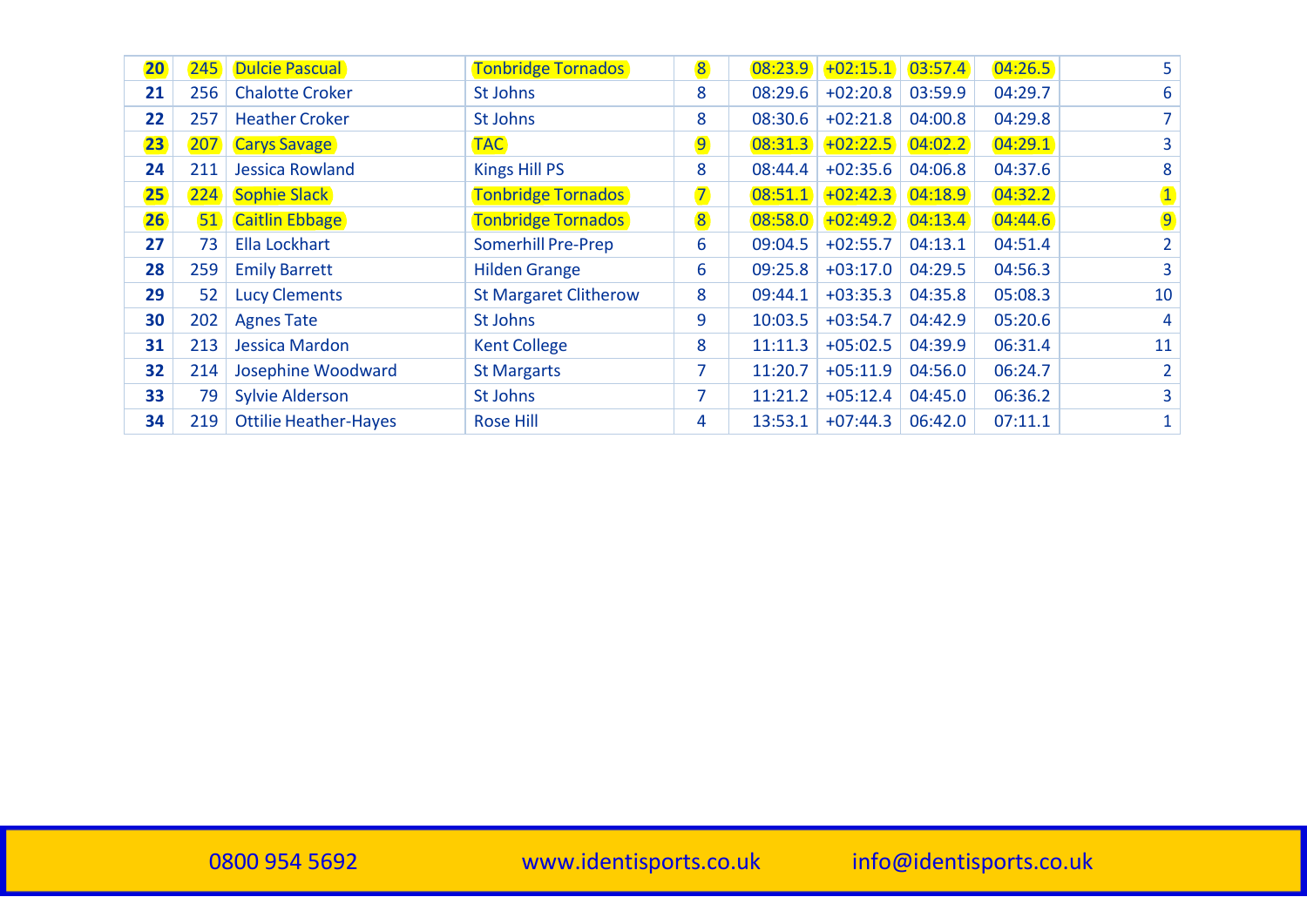

## **Boys Race:**

| <b>Rnk</b>              | <b>Num</b> | <b>Athlete</b>           | <b>Team</b>                 | Age            | <b>Time</b> | Gap        | 1st Lap | 2nd Lap | <b>Age Position</b>     |
|-------------------------|------------|--------------------------|-----------------------------|----------------|-------------|------------|---------|---------|-------------------------|
| $\mathbf{1}$            | 243        | <b>Luke Stringer</b>     | <b>Medway and Maidstone</b> | 10             | 05:55.9     |            | 02:57.1 | 02:58.8 | $\mathbf{1}$            |
| $\overline{2}$          | 252        | <b>Fin Croll</b>         | <b>TAC</b>                  | 10             | 05:58.2     | $+00:02.3$ | 02:58.3 | 02:59.9 | $\overline{2}$          |
| 3                       | 250        | <b>Carlos Nieto-Part</b> | <b>Saint Ronan's</b>        | 10             | 05:58.6     | $+00:02.7$ | 02:58.6 | 03:00.0 | 3                       |
| $\overline{\mathbf{A}}$ | (210)      | <b>George Rowland</b>    | <b>TAC</b>                  | 10             | 05:59.8     | $+00:03.9$ | 02:57.3 | 03:02.5 | $\overline{\mathbf{4}}$ |
| 5 <sub>0</sub>          | 97         | Logan Green              | <b>TAC</b>                  | 11             | 06:09.3     | $+00:13.4$ | 03:02.1 | 03:07.2 | $\overline{\mathbf{1}}$ |
| 6                       | 227        | <b>William Clark</b>     | <b>Dulwich Prep</b>         | 10             | 06:12.7     | $+00:16.8$ | 03:02.6 | 03:10.1 | 5                       |
| $\overline{\mathbf{z}}$ | 236        | Oliver Hill              | <b>TAC</b>                  | $\overline{9}$ | 06:17.0     | $+00:21.1$ | 03:04.8 | 03:12.2 | $\mathbf{1}$            |
| 8                       | 233        | <b>Algie Pryke</b>       | <b>Saint Ronan's</b>        | 11             | 06:28.8     | $+00:32.9$ | 03:12.6 | 03:16.2 | $\overline{2}$          |
| 9                       | 253        | <b>Ollie Croll</b>       | <b>Yardley Court</b>        | 8              | 06:30.1     | $+00:34.2$ | 03:11.1 | 03:19.0 | $\mathbf{1}$            |
| 10                      | 232        | <b>Guy Pryke</b>         | <b>Saint Ronan's</b>        | 11             | 06:31.9     | $+00:36.0$ | 03:17.2 | 03:14.7 | 3                       |
| 11                      | 216        | <b>James Mardon</b>      | Somerhill                   | 10             | 06:32.7     | $+00:36.8$ | 03:16.2 | 03:16.5 | 6                       |
| 12                      | 96         | <b>Tyler Green</b>       | <b>TAC</b>                  | 11             | 06:33.9     | $+00:38.0$ | 03:11.8 | 03:22.1 | $\overline{4}$          |
| 13                      | 71         | <b>Charlie Lochlart</b>  | <b>TAC</b>                  | 8              | 06:35.5     | $+00:39.6$ | 03:13.6 | 03:21.9 | $\overline{2}$          |
| 14                      | 41         | <b>Morgan Smith</b>      | <b>Hastings AC</b>          | 9              | 06:39.1     | $+00:43.2$ | 03:20.7 | 03:18.4 | $\overline{2}$          |
| 15                      | 220        | <b>Maxim Bragin</b>      | <b>Kent Schools</b>         | 8              | 06:39.1     | $+00:43.2$ | 03:09.7 | 03:29.4 | 3                       |
| 16                      | 241        | <b>Dillon Hobbs</b>      | St Johns                    | 10             | 06:39.7     | $+00:43.8$ | 03:17.2 | 03:22.5 | 7                       |
| 17                      | 44         | <b>Cameron Routledge</b> | <b>Mere Worth PS</b>        | 10             | 06:43.8     | $+00:47.9$ | 03:12.6 | 03:31.2 | 8                       |
| 18                      | 254        | <b>George Thompson</b>   | <b>Yardley Court</b>        | 10             | 06:44.3     | $+00:48.4$ | 03:16.3 | 03:28.0 | 9                       |
| <b>19</b>               | 222        | <b>Oliver McCarthy</b>   | <b>TAC</b>                  | <b>10</b>      | 06:47.6     | $+00:51.7$ | 03:18.0 | 03:29.6 | <b>10</b>               |
| 20                      | 223        | <b>Frazer Gordon</b>     | <b>TAC</b>                  | 11             | 06:47.6     | $+00:51.7$ | 03:17.9 | 03:29.7 | $\overline{\mathbf{5}}$ |

954 5692 [www.identisports.co.uk](http://www.identisports.co.uk/) [info@identisports.co.uk](mailto:info@identisports.co.uk)